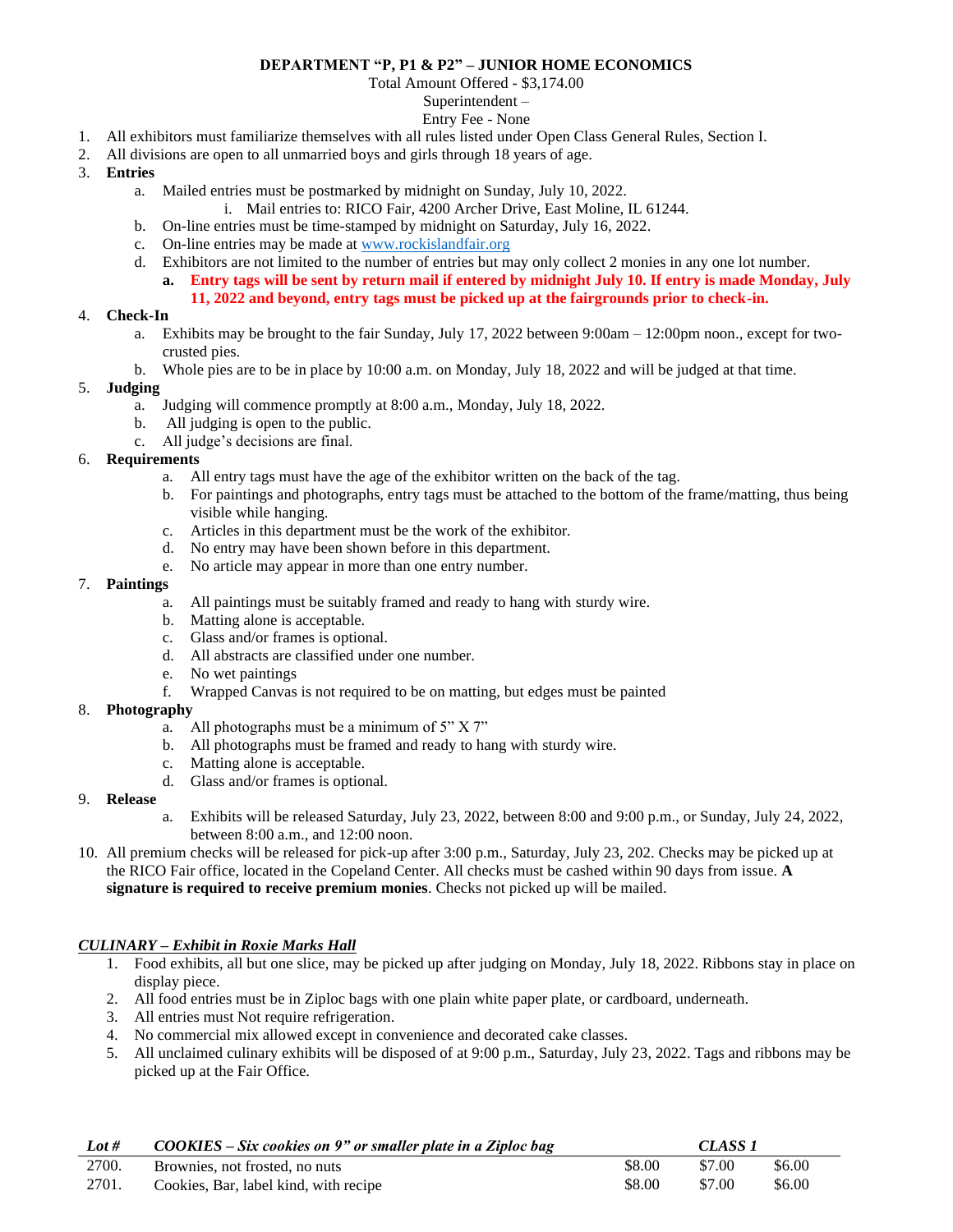| 2702.          | Cookies, Chocolate Chip, chocolate chips only, no nuts                   | \$8.00            | \$7.00             | \$6.00 |
|----------------|--------------------------------------------------------------------------|-------------------|--------------------|--------|
| 2703.          | Cookies, Drop, other than named, no frosting, label kind                 | \$8.00            | \$7.00             | \$6.00 |
| 2704.          | Cookies, Rolled (rolled out and cut by cookie cutter) no frosting        | \$8.00            | \$7.00             | \$6.00 |
| 2705.          | <b>Best of Show</b>                                                      | Rosette           |                    |        |
| 2706.          | Honorable Mention                                                        | Ribbon            |                    |        |
|                |                                                                          |                   |                    |        |
| Lot #          | PIES - All pies must be whole, , leave 1 piece for display               |                   | CLASS <sub>2</sub> |        |
| 2707.          | Pastry Shell, one (1) shell                                              | \$8.00            | \$7.00             | \$6.00 |
| 2708.          | Pie, any two-crusted fruit, label type of fruit used                     | \$8.00            | \$7.00             | \$6.00 |
| 2709.          | <b>Best of Show</b>                                                      | Rosette           |                    |        |
| 2710.          | Honorable Mention                                                        | Ribbon            |                    |        |
|                |                                                                          |                   |                    |        |
| Lot $#$        | <b>CAKES</b>                                                             |                   | CLASS <sub>3</sub> |        |
| 2711.          | Cake, Convenient - a cake or special dessert using a cake mix base, but  |                   |                    |        |
|                | with added ingredients other than those in basic box. Recipe must be     |                   |                    |        |
|                | included and in a disposable pan. Must Not require refrigeration. Bring  |                   |                    |        |
|                | one-half of the cake to be judged.                                       | \$8.00            | \$7.00             | \$6.00 |
| 2712.          | Cake, Angel Food, regular pan size, un-iced                              | \$8.00            | \$7.00             | \$6.00 |
| 2713.          | Cake, Bundt, plain, un-iced, regular pan size                            | \$8.00            | \$7.00             | \$6.00 |
| 2714.          | Cake, Decorated, plastic separation plates may be used. Everything else  |                   |                    |        |
|                | must be edible. (Do Not Cover)                                           | \$8.00            | \$7.00             | \$6.00 |
| 2715.          | Cake, Novelty, original idea, cut to shape                               | \$8.00            | \$7.00             | \$6.00 |
| 2716.          | Cake, Novelty, using specially shaped pan                                | \$8.00            | \$7.00             | \$6.00 |
| 2717.          | Cake, other than named, no frosting, one (1) layer, 8" or 9", round or   |                   |                    |        |
|                | square pan                                                               | \$8.00            | \$7.00             | \$6.00 |
| 2718.          | Cake, Pound, tube or loaf, no icing, no filling                          | \$8.00            | \$7.00             | \$6.00 |
| 2719.          | Cupcakes, Decorated, 3, all edible                                       | \$8.00            | \$7.00             | \$6.00 |
|                | <b>Best of Show</b>                                                      | Rosette           |                    |        |
| 2720.          |                                                                          |                   |                    |        |
| 2721.          | Honorable Mention                                                        | Ribbon            |                    |        |
|                |                                                                          |                   |                    |        |
| Lot $#$        | QUICK BREADS - Leave 1 piece for display                                 |                   | CLASS 4            |        |
| 2722.          | Bread, Banana, no nuts, 1 regular sized loaf                             | \$8.00            | \$7.00             | \$6.00 |
| 2723.          | Bread, Quick, other than named, 1 regular sized loaf, labeled as to kind | \$8.00            | \$7.00             | \$6.00 |
| 2724.          | Coffee Cake, Quick                                                       | \$8.00            | \$7.00             | \$6.00 |
| 2725.          | Cornbread, one (1) regular size pan                                      | \$8.00            | \$7.00             | \$6.00 |
| 2726.          | Muffins, other than named, 3 labeled as to kind                          | \$8.00            | \$7.00             | \$6.00 |
| 2727.          | Muffins, plain, 3                                                        | \$8.00            | \$7.00             | \$6.00 |
| 2728.          | <b>Best of Show</b>                                                      | Rosette           |                    |        |
| 2729.          | Honorable Mention                                                        | Ribbon            |                    |        |
| Lot #          | <b>YEAST BREADS – Leave 1 piece for display</b>                          |                   | CLASS <sub>5</sub> |        |
| 2730.          | Bread, Wheat, 1 loaf                                                     | \$8.00            | \$7.00             | \$6.00 |
| 2731.          | Bread, White, 1 loaf                                                     | \$8.00            | \$7.00             | \$6.00 |
| 2732.          | Bread, Yeast, other than named, 1 loaf                                   | \$8.00            | \$7.00             | \$6.00 |
| 2733.          | Coffee Cake made with yeast                                              | \$8.00            | \$7.00             | \$6.00 |
| 2734.          |                                                                          | \$8.00            | \$7.00             | \$6.00 |
| 2735.          | Rolls, Yeast, any variety, un-iced, 3<br><b>Best of Show</b>             | Rosette           |                    |        |
| 2736.          | Honorable Mention                                                        | <b>Ribbon</b>     |                    |        |
|                |                                                                          |                   |                    |        |
| Lot $#$        | $CANDY - 6$ pieces on a paper plate in a Ziploc bag                      |                   | CLASS <sub>6</sub> |        |
| 2737.          | Fudge, any type, no nuts, label kind                                     | \$8.00            | \$7.00             | \$6.00 |
| 2738.          | Candy, any variety other than named, label kind                          | \$8.00            | \$7.00             | \$6.00 |
| 2739.<br>2740. | <b>Best of Show</b><br>Honorable Mention                                 | Rosette<br>Ribbon |                    |        |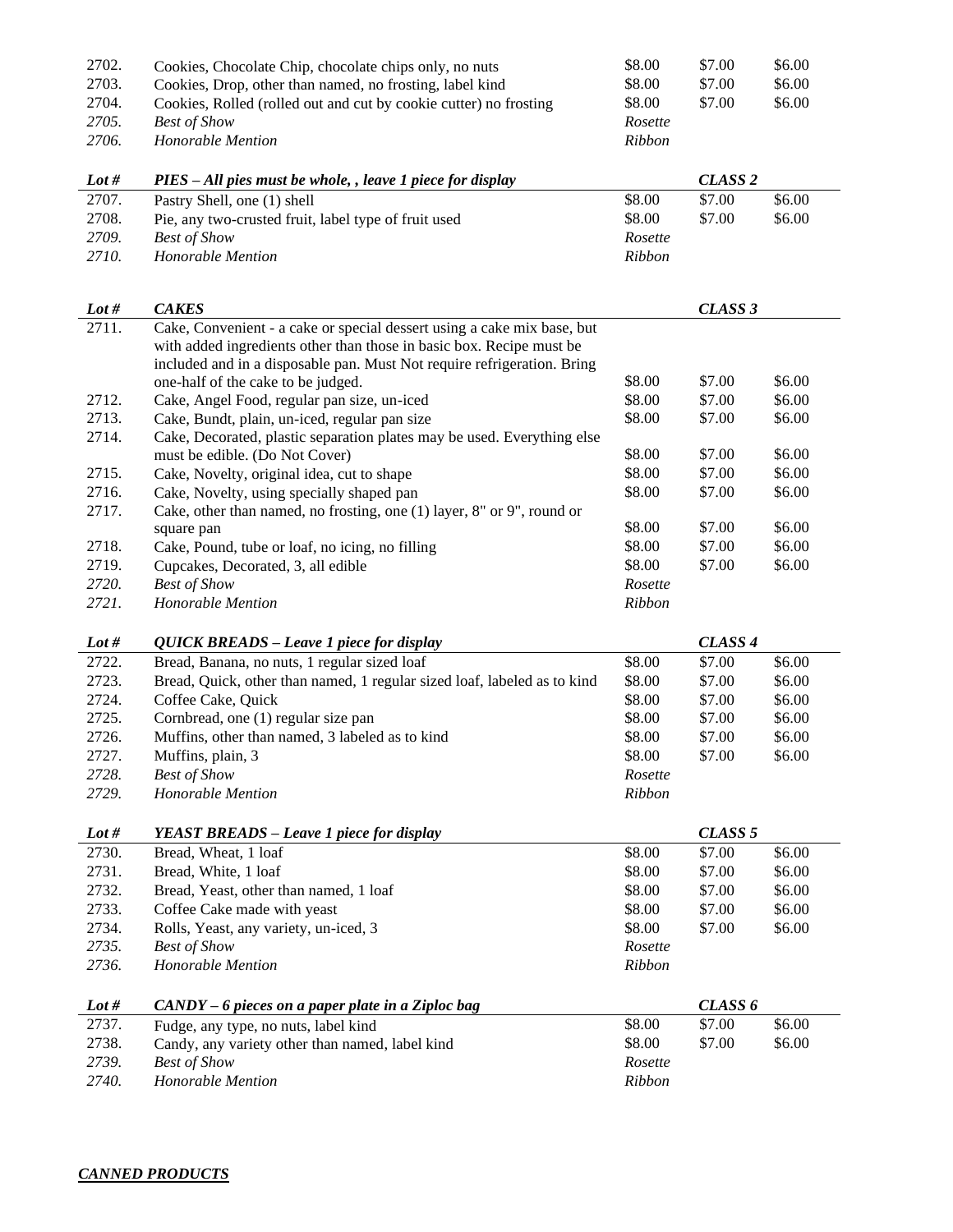- 1. Each jar should be labeled s to foods and processing method (boiling water bath or pressure cooked).
	- a. All pickles must be processed in boiling water bath.
	- b. Green beans and tomatoes must be pressure cooked.
	- c. Jellies or jams should be processed in boiling water bath with standard two piece lids and top sealed.
	- d. Do not use paraffin to seal jellies or jams.
- 2. All jars must be approved canning jars.
- 3. Except for specific exhibits, each jar in the exhibit should be different varieties of food.

| Lot # | <b>CANNING</b>                                              |               | CLASS <sub>7</sub> |        |
|-------|-------------------------------------------------------------|---------------|--------------------|--------|
| 2741. | Preserves, 1 jar, any variety EXCEPT strawberry, label type | \$6.00        | \$5.00             | \$4.00 |
| 2742. | Preserves, strawberry, 1 jar                                | \$6.00        | \$5.00             | \$4.00 |
| 2743. | Jelly, 1 jar, any variety, label type                       | \$6.00        | \$5.00             | \$4.00 |
| 2744. | Canned Fruit, 3 pints assorted                              | \$6.00        | \$5.00             | \$4.00 |
| 2745. | Tomatoes, 3 pints                                           | \$6.00        | \$5.00             | \$4.00 |
| 2746. | <b>Best of Show</b>                                         | Rosette       |                    |        |
| 2747. | Honorable Mention                                           | <i>Ribbon</i> |                    |        |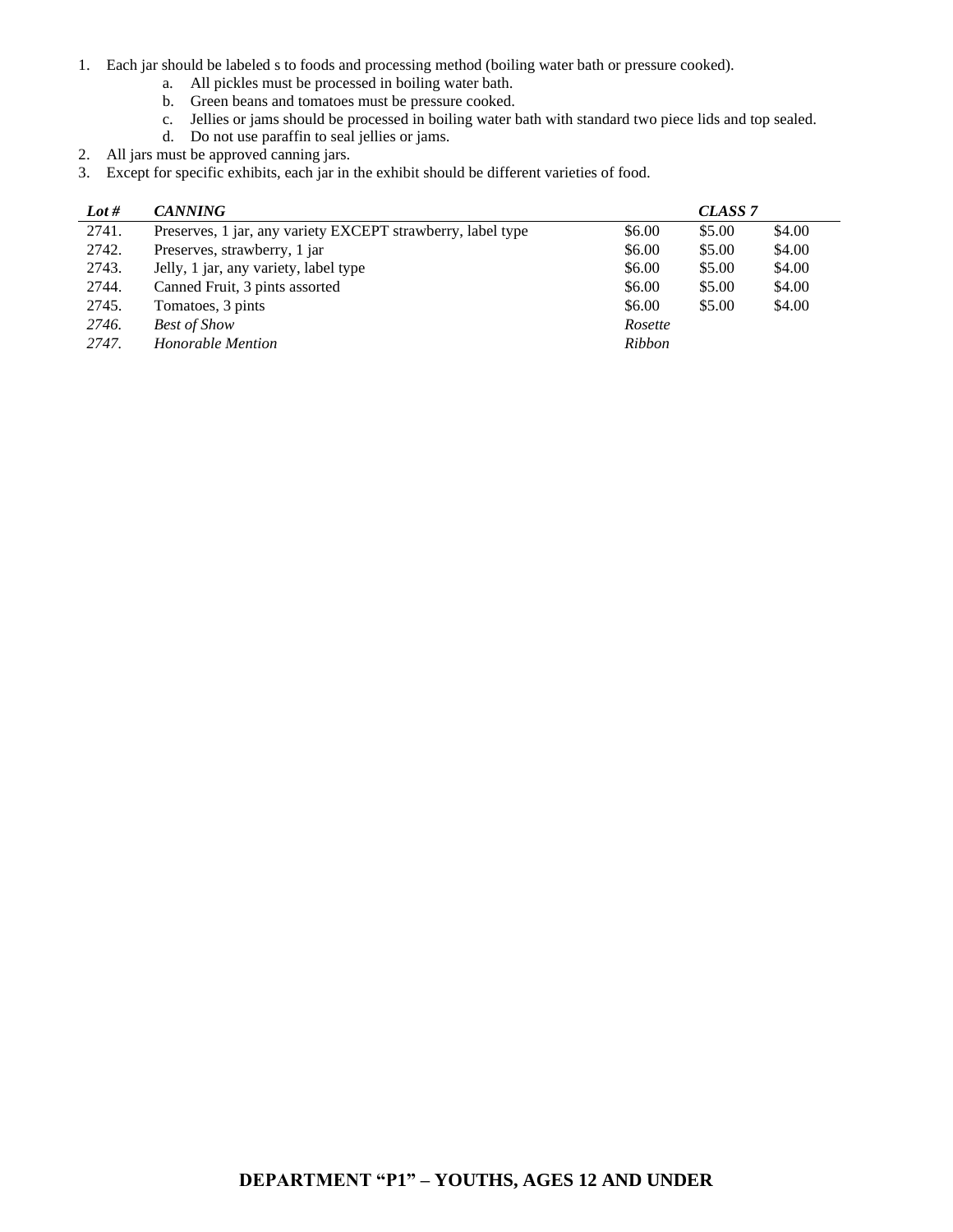# **Exhibits in The Copeland Center**

| Lot $#$        | <b>CLOTHING - AGES 12 AND UNDER</b>                                  |                   | <b>CLASS 1</b>     |        |
|----------------|----------------------------------------------------------------------|-------------------|--------------------|--------|
| 2750.          | Sewn garment, not fleece, 1 article                                  | \$6.00            | \$5.00             | \$4.00 |
| 2751.          | Matching or coordinating outfit, (skirt & blouse, pants & top, etc.) | \$6.00            | \$5.00             | \$4.00 |
| 2752.          | Fleece garment, 1 article                                            | \$6.00            | \$5.00             | \$4.00 |
| 2753.          | Hand Crocheted garment, wearable, 1 article                          | \$6.00            | \$5.00             | \$4.00 |
| 2754.          | Hand Knitted garment, wearable, 1 article                            | \$6.00            | \$5.00             | \$4.00 |
| 2755.          | Best of Show                                                         | Rosette           |                    |        |
| 2756.          | Honorable Mention                                                    | Ribbon            |                    |        |
|                |                                                                      |                   |                    |        |
| Lot $#$        | TEXTILES - AGES 12 AND UNDER                                         |                   | CLASS <sub>2</sub> |        |
| 2757.          | Hand Crocheted item, other than named, 1 article                     | \$6.00            | \$5.00             | \$4.00 |
| 2758.          | Hand Knitted item, other than named, 1 article                       | \$6.00            | \$5.00             | \$4.00 |
| 2759.          | Fiber Media, other than named, 1 article                             | \$6.00            | \$5.00             | \$4.00 |
| 2760.          | Hand Embroidered item, 1 article                                     | \$6.00            | \$5.00             | \$4.00 |
| 2761.          | Cross Stitch item, 1 article                                         | \$6.00            | \$5.00             | \$4.00 |
| 2762.          | Needlepoint item, not on plastic canvas, 1 article                   | \$6.00            | \$5.00             | \$4.00 |
| 2763.          | Needlepoint on plastic canvas, 1 article                             | \$6.00            | \$5.00             | \$4.00 |
| 2764.          | <b>Best of Show</b>                                                  | Rosette           |                    |        |
| 2765.          | Honorable Mention                                                    | Ribbon            |                    |        |
|                |                                                                      |                   |                    |        |
| Lot $#$        | <b>ROOM IMPROVEMENTS - AGES 12 AND UNDER</b>                         |                   | CLASS <sub>3</sub> |        |
| 2766.          | Pillow, any technique except fleece, 1 article                       | \$6.00            | \$5.00             | \$4.00 |
| 2767.          | Pillow, fleece, 1 article                                            | \$6.00            | \$5.00             | \$4.00 |
| 2768.          | Quilt, any size, any technique, 1 article                            | \$6.00            | \$5.00             | \$4.00 |
| 2769.          | Doll, toy or animal, other than named, 1 article                     | \$6.00            | \$5.00             | \$4.00 |
| 2770.          | Fleece blanket, 1 article                                            | \$6.00            | \$5.00             | \$4.00 |
| 2771.          | Wreath, swag or door hanging, any occasion, 1 article                | \$6.00            | \$5.00             | \$4.00 |
| 2772.          | <b>Best of Show</b>                                                  | Rosette           |                    |        |
|                |                                                                      |                   |                    |        |
| 2773.          | Honorable Mention                                                    | Ribbon            |                    |        |
|                |                                                                      |                   |                    |        |
| Lot $#$        | <b>ARTS &amp; CRAFTS-AGES 12 AND UNDER</b>                           |                   | CLASS <sub>4</sub> |        |
| 2774.          | Basket, 1 article                                                    | \$6.00            | \$5.00             | \$4.00 |
| 2775.          | Christmas craft, 1 article                                           | \$6.00            | \$5.00             | \$4.00 |
| 2776.          | Clay Pot Craft, 1 article                                            | \$6.00            | \$5.00             | \$4.00 |
| 2777.          | Duct Tape craft, 1 article                                           | \$6.00            | \$5.00             | \$4.00 |
| 2778.          |                                                                      | \$6.00            | \$5.00             | \$4.00 |
| 2779.          | Fairy House, any technique, 1 article                                | \$6.00            | \$5.00             | \$4.00 |
| 2780.          | Hobby Collection, in case or mounted                                 | \$6.00            | \$5.00             | \$4.00 |
| 2781.          | Holiday craft, other than Christmas, 1 article                       | \$6.00            | \$5.00             | \$4.00 |
| 2782.          | Jewelry, other than named, 1 article                                 | \$6.00            | \$5.00             | \$4.00 |
| 2783.          | Lego Sculpture, free-formed, greater than 12" in length, 1 article   | \$6.00            | \$5.00             | \$4.00 |
|                | Lego Sculpture, free-formed, less than 12" in length, 1 article      |                   |                    | \$4.00 |
| 2784.          | Lego Sculpture, greater than 12" in length, box included, 1 article  | \$6.00            | \$5.00             |        |
| 2785.          | Lego Sculpture, less than 12" in length, box included, 1 article     | \$6.00            | \$5.00             | \$4.00 |
| 2786.          | Macramé, 1 article                                                   | \$6.00            | \$5.00             | \$4.00 |
| 2787.          | Metal sculpture, 1 article                                           | \$6.00            | \$5.00             | \$4.00 |
| 2788.          | Model, any type, larger than 12" in length, box included, 1 article  | \$6.00            | \$5.00             | \$4.00 |
| 2789.          | Model, any type, less than 12" in length, box included, 1 article    | \$6.00            | \$5.00             | \$4.00 |
| 2790.          | Nature craft, using only natural materials, 1 item                   | \$6.00            | \$5.00             | \$4.00 |
| 2791.          | Paper craft, 1 article                                               | \$6.00            | \$5.00             | \$4.00 |
| 2792.          | Stamping, 1 article                                                  | \$6.00            | \$5.00             | \$4.00 |
| 2793.          | Tie-Dyed garment, 3 or more colors, wearable, 1 article              | \$6.00            | \$5.00             | \$4.00 |
| 2794.          | Tie-Dyed item, 3 or more colors, other than named, 1 article         | \$6.00            | \$5.00             | \$4.00 |
| 2795.          | Weaving, 1 article                                                   | \$6.00            | \$5.00             | \$4.00 |
| 2796.          | Woodworking, 1 article                                               | \$6.00            | \$5.00             | \$4.00 |
| 2797.<br>2798. | <b>Best of Show</b><br>Honorable Mention                             | Rosette<br>Ribbon |                    |        |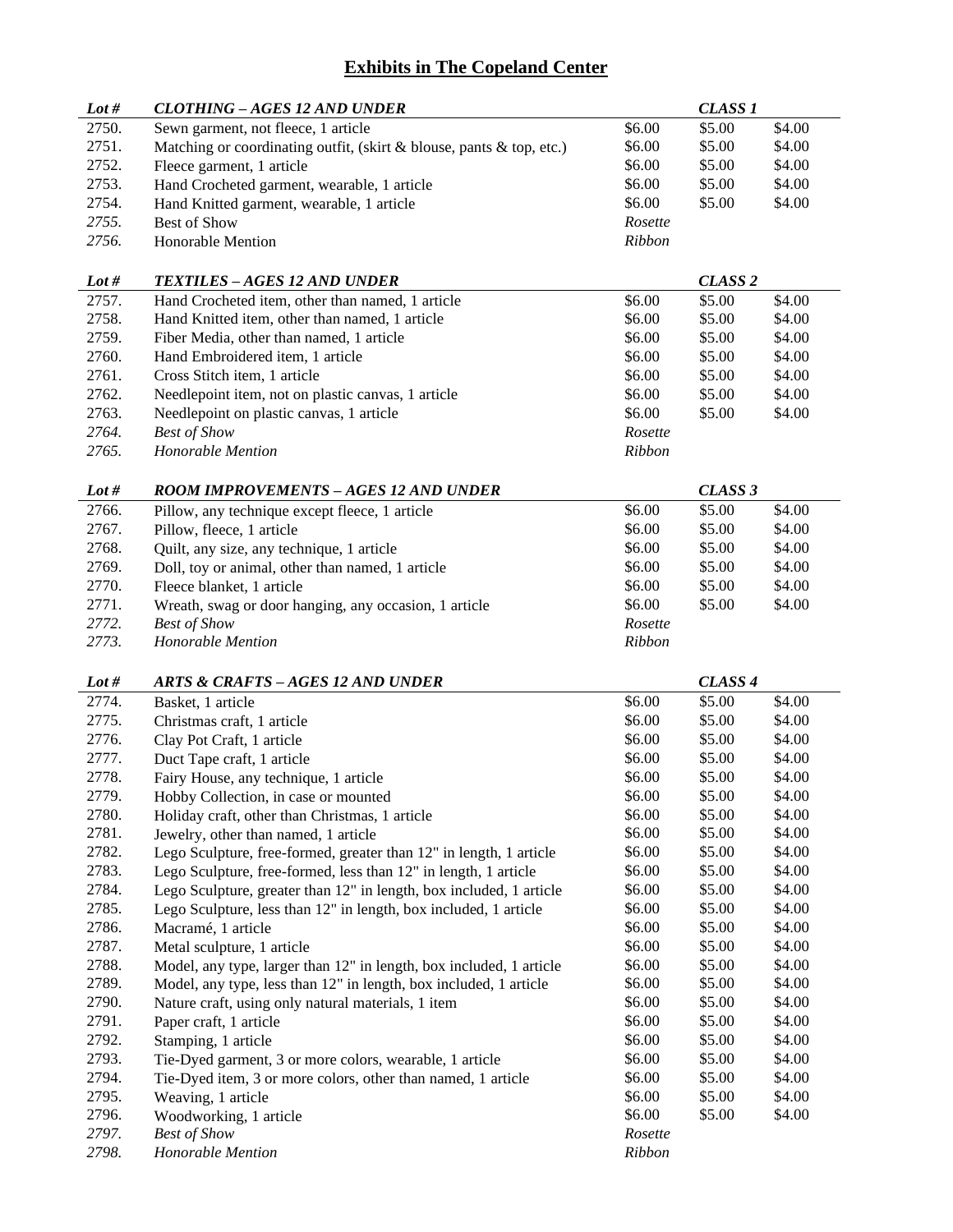| Lot # | CANDLES – AGES 12 AND UNDER |               | CLASS <sub>5</sub> |        |
|-------|-----------------------------|---------------|--------------------|--------|
| 2799. | Miniatures, 1 candle        | \$6.00        | \$5.00             | \$4.00 |
| 2800. | Original design, 1 candle   | \$6.00        | \$5.00             | \$4.00 |
| 2801. | Sand, 1 candle              | \$6.00        | \$5.00             | \$4.00 |
| 2802. | Water or Ice, 1 candle      | \$6.00        | \$5.00             | \$4.00 |
| 2803. | <b>Best of Show</b>         | Rosette       |                    |        |
| 2804. | Honorable Mention           | <b>Ribbon</b> |                    |        |

| Lot # | PAINTING – AGES 12 AND UNDER                            |               | CLASS 6 |        |
|-------|---------------------------------------------------------|---------------|---------|--------|
| 2805. | Portrait picture, any medium                            | \$6.00        | \$5.00  | \$4.00 |
| 2806. | Any picture except portrait, any medium                 | \$6.00        | \$5.00  | \$4.00 |
| 2807. | Manga, cartooning, caricature, pencil sketch, 1 article | \$6.00        | \$5.00  | \$4.00 |
| 2808. | Non-canvas items, any item, i.e. stones, gourd, etc.    | \$6.00        | \$5.00  | \$4.00 |
| 2809. | Computer art, labeled as to technique                   | \$6.00        | \$5.00  | \$4.00 |
| 2810. | Adult Coloring page                                     | \$6.00        | \$5.00  | \$4.00 |
| 2811. | Paint-By-Number                                         | \$6.00        | \$5.00  | \$4.00 |
| 2812. | Fingerprint/hand/footprint painting                     | \$6.00        | \$5.00  | \$4.00 |
| 2813. | Melted crayon painting                                  | \$6.00        | \$5.00  | \$4.00 |
| 2814. | <b>Best of Show</b>                                     | Rosette       |         |        |
| 2815. | Honorable Mention                                       | <b>Ribbon</b> |         |        |

| Lot # | <b>PHOTOGRAPHY - AGES 12 AND UNDER</b>                               |               | CLASS <sub>7</sub> |        |
|-------|----------------------------------------------------------------------|---------------|--------------------|--------|
| 2816. | Birds, any type, 1 photo                                             | \$6.00        | \$5.00             | \$4.00 |
| 2817. | Botanical – sunflowers, 1 photo                                      | \$6.00        | \$5.00             | \$4.00 |
| 2818. | Color – predominately purple, can include shades $\&$ tints, 1 photo | \$6.00        | \$5.00             | \$4.00 |
| 2819. | Illinois, 1 photo                                                    | \$6.00        | \$5.00             | \$4.00 |
| 2820. | Insects, moths, butterflies, 1 photo                                 | \$6.00        | \$5.00             | \$4.00 |
| 2821. | Landscapes – snow and/or ice, 1 photo                                | \$6.00        | \$5.00             | \$4.00 |
| 2822. | Landscapes $-$ on the beach, 1 photo                                 | \$6.00        | \$5.00             | \$4.00 |
| 2823. | Rural – photo must feature a fence, 1 photo                          | \$6.00        | \$5.00             | \$4.00 |
| 2824. | "Selfie", one subject, 1 photo                                       | \$6.00        | \$5.00             | \$4.00 |
| 2825. | "Selfie", 2 or more subjects, 1 photo                                | \$6.00        | \$5.00             | \$4.00 |
| 2826. | Shadows, 1 photo                                                     | \$6.00        | \$5.00             | \$4.00 |
| 2827. | Vacation, must be labeled as to place, 1 photo                       | \$6.00        | \$5.00             | \$4.00 |
| 2828. | Vintage $-$ Farm tractors or implements, 1 photo                     | \$6.00        | \$5.00             | \$4.00 |
| 2829. | Vintage – Clothesline, 1 photo                                       | \$6.00        | \$5.00             | \$4.00 |
| 2830. | Weather $-$ fog and mist, 1 photo                                    | \$6.00        | \$5.00             | \$4.00 |
| 2831. | <b>Best of Show</b>                                                  | Rosette       |                    |        |
| 2832. | Honorable Mention                                                    | <b>Ribbon</b> |                    |        |

# *REUSE/REPURPOSE/RECYCLE – All items must include an explanation of recycled items used on back of each entry tag –*

|       | <b>AGES 12 AND UNDER</b>                                      |         | CLASS 8 |        |
|-------|---------------------------------------------------------------|---------|---------|--------|
| 2833. | Wearable garment made from upcycled materials, 1 article      | \$6.00  | \$5.00  | \$4.00 |
| 2834. | Textile article made from upcycled materials, 1 article       | \$6.00  | \$5.00  | \$4.00 |
| 2835. | Item made from upcycled Plastic materials, 1 article          | \$6.00  | \$5.00  | \$4.00 |
| 2836. | Item made from upcycled Glass materials, 1 article            | \$6.00  | \$5.00  | \$4.00 |
| 2837. | Item made from upcycled Metal materials, 1 article            | \$6.00  | \$5.00  | \$4.00 |
| 2838. | Item made from upcycled materials other than named, 1 article | \$6.00  | \$5.00  | \$4.00 |
| 2839. | <b>Best of Show</b>                                           | Rosette |         |        |
| 2840. | <b>Honorable Mention</b>                                      | Ribbon  |         |        |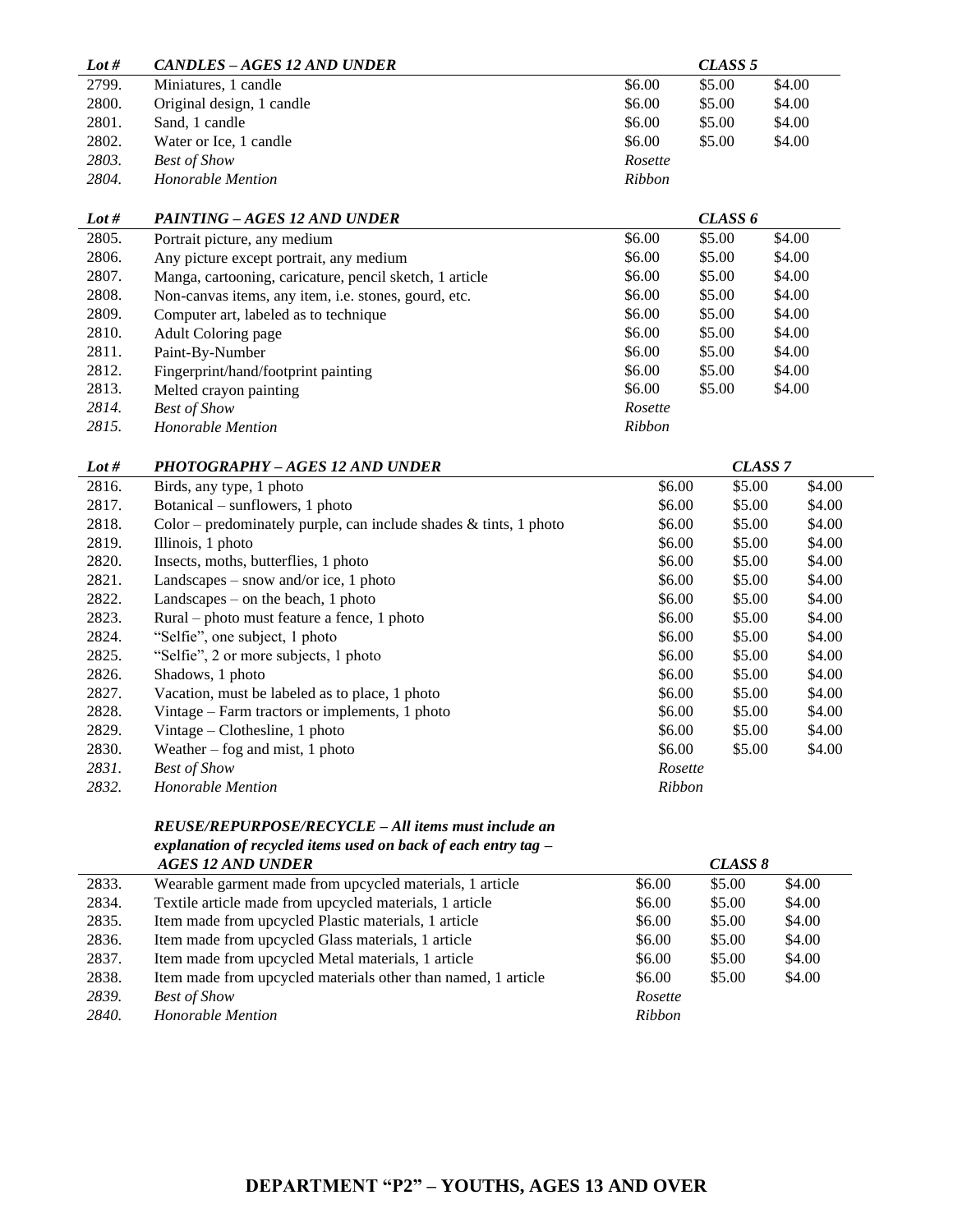# **Exhibits in The Copeland Center**

| Lot $#$        | <b>CLOTHING - AGES 13 AND OVER</b>                                   |                    | <b>CLASS 1</b>     |                  |
|----------------|----------------------------------------------------------------------|--------------------|--------------------|------------------|
| 2841.          | Sewn garment, not fleece, 1 article                                  | $\overline{$}6.00$ | \$5.00             | \$4.00           |
| 2842.          | Matching or coordinating outfit, (skirt & blouse, pants & top, etc.) | \$6.00             | \$5.00             | \$4.00           |
| 2843.          | Fleece garment, 1 article                                            | \$6.00             | \$5.00             | \$4.00           |
| 2844.          | Hand Crocheted garment, wearable, 1 article                          | \$6.00             | \$5.00             | \$4.00           |
| 2845.          | Hand Knitted garment, wearable, 1 article                            | \$6.00             | \$5.00             | \$4.00           |
| 2846.          | Best of Show                                                         | Rosette            |                    |                  |
| 2847.          | <b>Honorable Mention</b>                                             | Ribbon             |                    |                  |
|                |                                                                      |                    |                    |                  |
| Lot $#$        | TEXTILES - AGES 13 AND OVER                                          |                    | CLASS <sub>2</sub> |                  |
| 2848.          | Hand Crocheted item, other than named, 1 article                     | \$6.00             | \$5.00             | \$4.00           |
| 2849.          | Hand Knitted item, other than named, 1 article                       | \$6.00             | \$5.00             | \$4.00           |
| 2850.          | Fiber Media, other than named, 1 article                             | \$6.00             | \$5.00             | \$4.00           |
| 2851.          | Hand Embroidered item, 1 article                                     | \$6.00             | \$5.00             | \$4.00           |
| 2852.          | Cross Stitch item, 1 article                                         | \$6.00             | \$5.00             | \$4.00           |
| 2853.          | Needlepoint item, not on plastic canvas, 1 article                   | \$6.00             | \$5.00             | \$4.00           |
| 2854.          | Needlepoint on plastic canvas, 1 article                             | \$6.00             | \$5.00             | \$4.00           |
| 2855.          | <b>Best of Show</b>                                                  | Rosette            |                    |                  |
| 2856.          | Honorable Mention                                                    | Ribbon             |                    |                  |
|                |                                                                      |                    |                    |                  |
| Lot $#$        | <b>ROOM IMPROVEMENTS - AGES 13 AND OVER</b>                          |                    | CLASS <sub>3</sub> |                  |
| 2857.          | Pillow, any technique except fleece, 1 article                       | \$6.00             | \$5.00             | \$4.00           |
| 2858.          | Pillow, fleece, 1 article                                            | \$6.00             | \$5.00             | \$4.00           |
| 2859.          | Quilt, any size, any technique, 1 article                            | \$6.00             | \$5.00             | \$4.00           |
| 2860.          | Doll, toy or animal, other than named, 1 article                     | \$6.00             | \$5.00             | \$4.00           |
| 2861.          | Fleece blanket, 1 article                                            | \$6.00             | \$5.00             | \$4.00           |
| 2862.          | Wreath, swag or door hanging, any occasion, 1 article                | \$6.00             | \$5.00             | \$4.00           |
| 2863.          | <b>Best of Show</b>                                                  | Rosette            |                    |                  |
| 2864.          | Honorable Mention                                                    | Ribbon             |                    |                  |
| Lot $#$        | <b>ARTS &amp; CRAFTS - AGES 13 AND OVER</b>                          |                    | CLASS <sub>4</sub> |                  |
| 2865.          | Basket, 1 article                                                    | \$6.00             | \$5.00             | \$4.00           |
| 2866.          | Christmas craft, 1 article                                           | \$6.00             | \$5.00             | \$4.00           |
|                |                                                                      |                    |                    |                  |
|                |                                                                      |                    |                    |                  |
| 2867.          | Clay Pot Craft, 1 article                                            | \$6.00             | \$5.00             | \$4.00           |
| 2868.          | Duct Tape craft, 1 article                                           | \$6.00             | \$5.00             | \$4.00           |
| 2869.          | Fairy House, any technique, 1 article                                | \$6.00             | \$5.00             | \$4.00           |
| 2870.          | Hobby Collection, in case or mounted                                 | \$6.00             | \$5.00             | \$4.00           |
| 2871.          | Holiday craft, other than Christmas, 1 article                       | \$6.00             | \$5.00             | \$4.00           |
| 2872.          | Jewelry, other than named, 1 article                                 | \$6.00             | \$5.00             | \$4.00           |
| 2873.          | Lego Sculpture, free-formed, greater than 12" in length, 1 article   | \$6.00             | \$5.00             | \$4.00           |
| 2874.          | Lego Sculpture, free-formed, less than 12" in length, 1 article      | \$6.00             | \$5.00             | \$4.00           |
| 2875.          | Lego Sculpture, greater than 12" in length, box included, 1 article  | \$6.00             | \$5.00             | \$4.00           |
| 2876.          | Lego Sculpture, less than 12" in length, box included, 1 article     | \$6.00             | \$5.00             | \$4.00           |
| 2877.          | Macramé, 1 article                                                   | \$6.00             | \$5.00             | \$4.00           |
| 2878.          | Metal sculpture, 1 article                                           | \$6.00             | \$5.00             | \$4.00           |
| 2879.          | Model, any type, larger than 12" in length, box included, 1 article  | \$6.00             | \$5.00             | \$4.00           |
| 2880.          | Model, any type, less than 12" in length, box included, 1 article    | \$6.00             | \$5.00             | \$4.00           |
| 2881.<br>2882. | Nature craft, using only natural materials, 1 item                   | \$6.00<br>\$6.00   | \$5.00<br>\$5.00   | \$4.00<br>\$4.00 |
|                | Paper craft, 1 article                                               |                    |                    |                  |
| 2883.          | Stamping, 1 article                                                  | \$6.00             | \$5.00             | \$4.00           |
| 2884.          | Tie-Dyed garment, 3 or more colors, wearable, 1 article              | \$6.00             | \$5.00             | \$4.00           |
| 2885.          | Tie-Dyed item, 3 or more colors, other than named, 1 article         | \$6.00             | \$5.00             | \$4.00           |
| 2886.          | Weaving, 1 article                                                   | \$6.00             | \$5.00             | \$4.00           |
| 2887.          | Woodworking, 1 article                                               | \$6.00             | \$5.00             | \$4.00           |
| 2888.<br>2889. | <b>Best of Show</b><br>Honorable Mention                             | Rosette<br>Ribbon  |                    |                  |